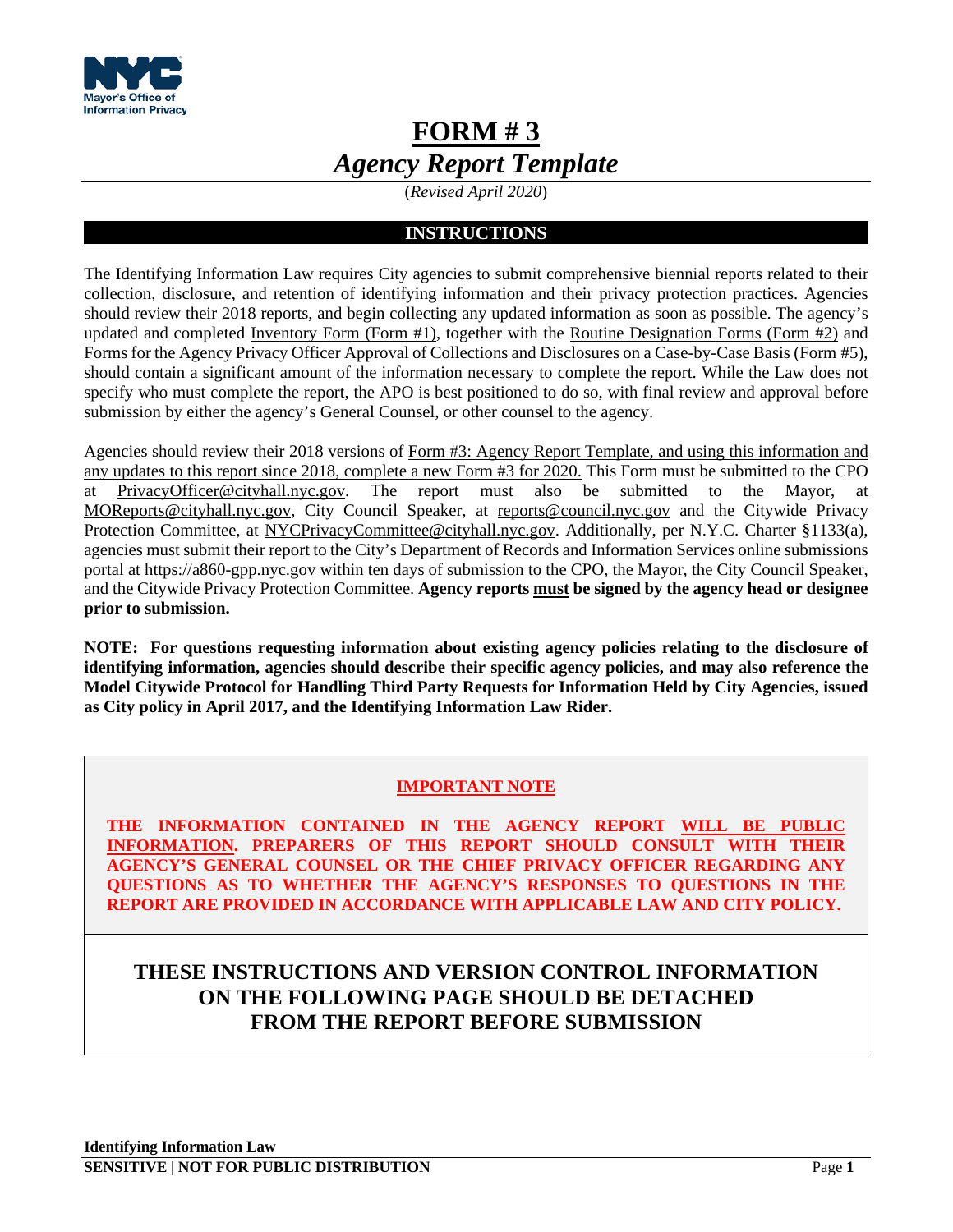### **VERSION CONTROL**

| <b>Version</b> | <b>Description of Change</b>                                    | Approver                                                | Date       |
|----------------|-----------------------------------------------------------------|---------------------------------------------------------|------------|
| 2.0            | Updated completion date;<br>miscellaneous clarifying revisions. | Laura Negrón<br>Chief Privacy Officer, City of New York | April 2020 |
| 1.0            | <b>First Version</b>                                            | Laura Negrón<br>Chief Privacy Officer, City of New York | April 2018 |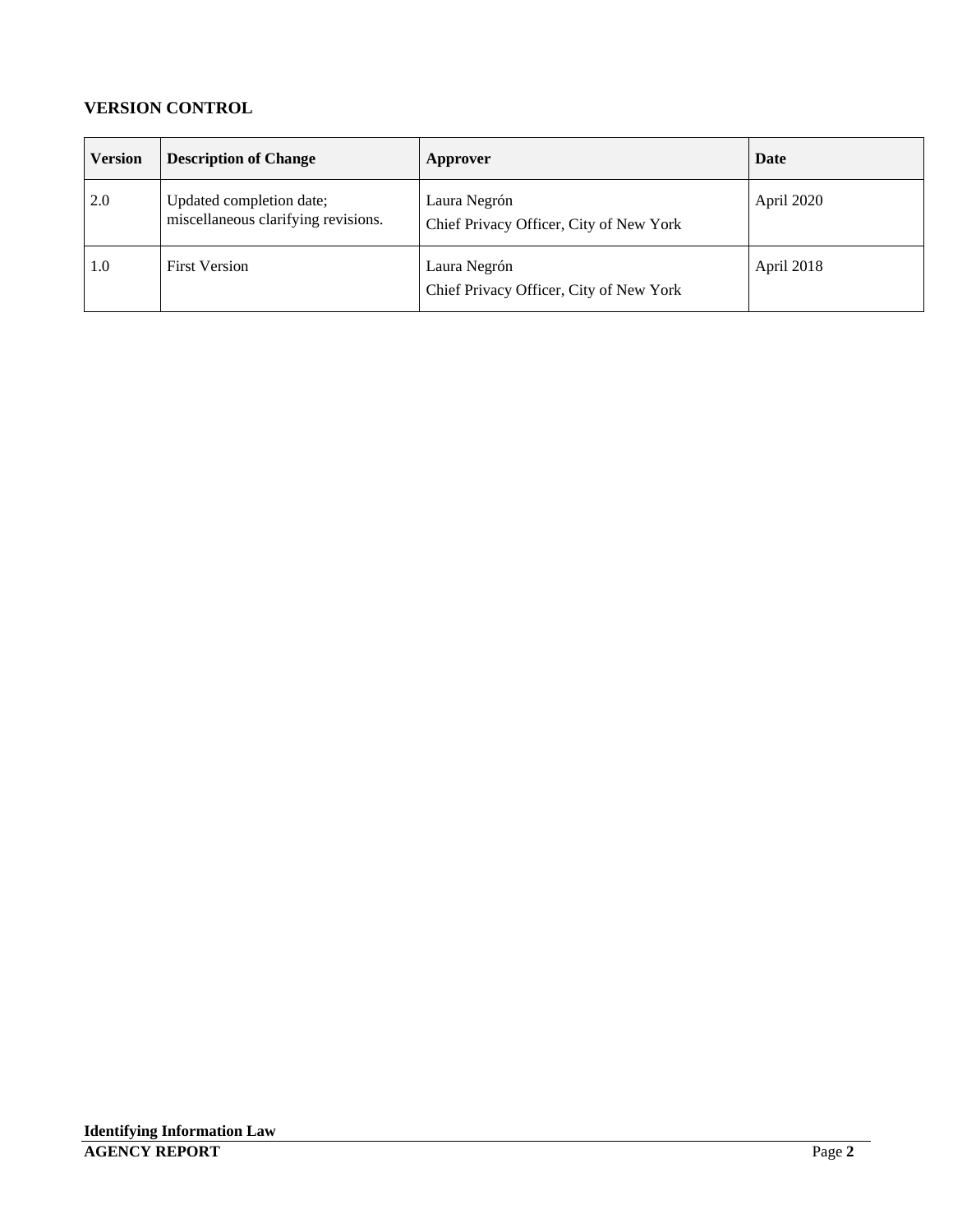*Page Intentionally Blank*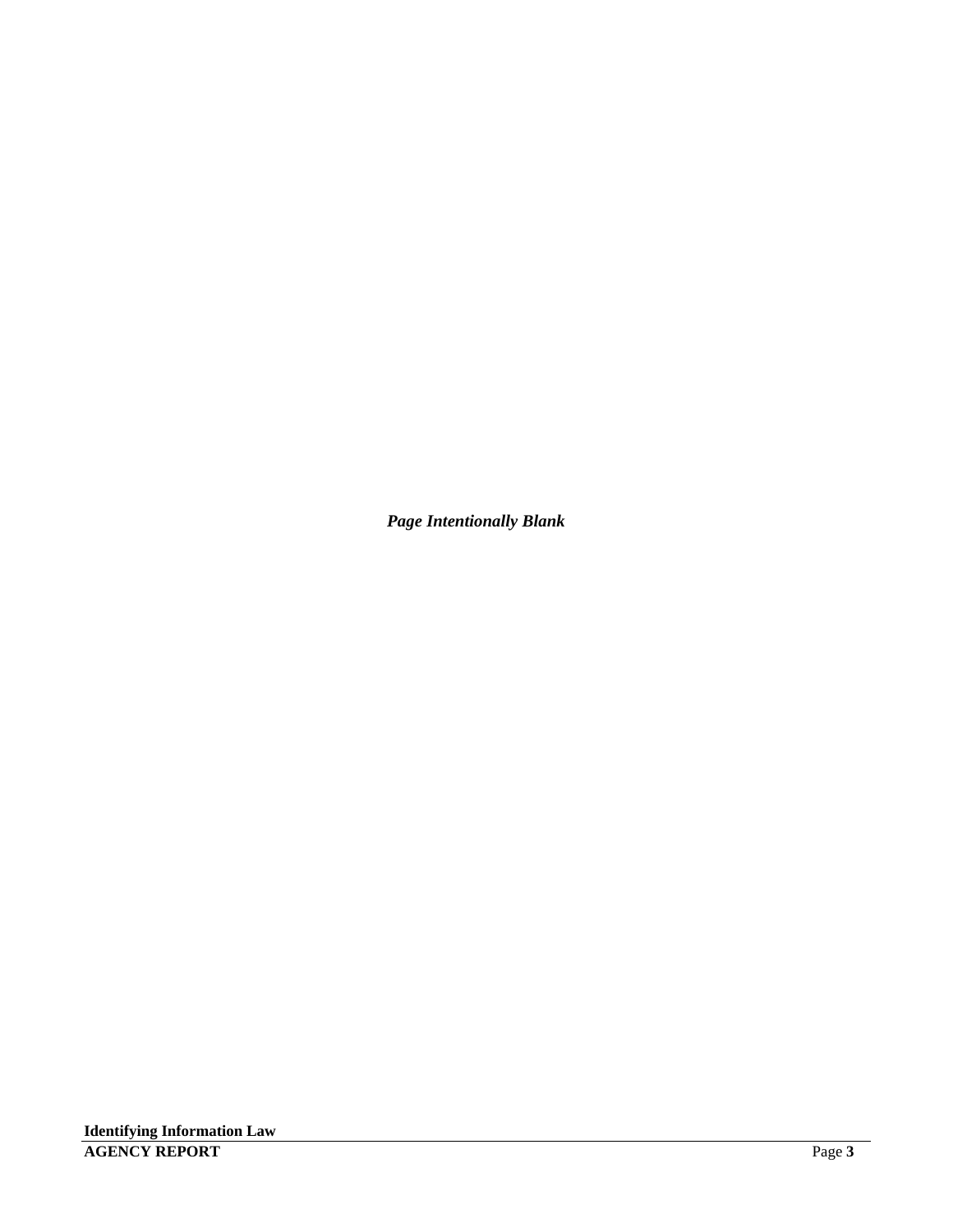# **AGENCY REPORT (due on or before July 31, 2020)**

| <b>Agency:</b>                                        |                                  | New York City Civil Service Commission |            |                  |  |
|-------------------------------------------------------|----------------------------------|----------------------------------------|------------|------------------|--|
| <b>Agency Privacy Officer:</b><br>Metom Bergman, Esq. |                                  |                                        |            |                  |  |
| <b>Email:</b>                                         | $m\text{bergman@nyccsc.nyc.gov}$ |                                        | Telephone: | $(212)$ 615-8914 |  |
| Date of Report:                                       |                                  | July 27, 2020                          |            |                  |  |

| 1.                                                                | Specify the type of identifying information collected or disclosed (check all that apply):* |  |  |
|-------------------------------------------------------------------|---------------------------------------------------------------------------------------------|--|--|
| $\boxtimes$ Name                                                  | <b>Work-Related Information</b>                                                             |  |  |
| $\square$ Social security number (full or last 4 digits)*         | $\Box$ Employer information                                                                 |  |  |
|                                                                   | $\Box$ Employment address                                                                   |  |  |
| <b>Biometric Information</b>                                      | <b>Government Program Information</b>                                                       |  |  |
| $\Box$ Fingerprints                                               | $\Box$ Any scheduled appointments with any employee, contractor, or                         |  |  |
| $\Box$ Photographs                                                | subcontractor                                                                               |  |  |
| <b>Contact Information</b>                                        | $\Box$ Any scheduled court appearances                                                      |  |  |
| ⊠Current and/or previous home addresses                           | $\Box$ Eligibility for or receipt of public assistance or City services                     |  |  |
| $\boxtimes$ Email address                                         | $\Box$ Income tax information                                                               |  |  |
| $\boxtimes$ Phone number                                          | $\Box$ Motor vehicle information                                                            |  |  |
| <b>Demographic Information</b>                                    | <b>Law Enforcement Information</b>                                                          |  |  |
| $\Box$ Country of origin                                          | $\Box$ Arrest record or criminal conviction                                                 |  |  |
| $\Box$ Date of birth*                                             | $\Box$ Date and/or time of release from custody of ACS, DOC, or NYPD                        |  |  |
| $\Box$ Gender identity                                            | $\Box$ Information obtained from any surveillance system operated by, for the               |  |  |
| $\Box$ Languages spoken                                           | benefit of, or at the direction of the NYPD                                                 |  |  |
| □ Marital or partnership status                                   |                                                                                             |  |  |
| $\Box$ Nationality                                                |                                                                                             |  |  |
| $\Box$ Race                                                       |                                                                                             |  |  |
| $\Box$ Religion                                                   |                                                                                             |  |  |
| $\Box$ Sexual orientation                                         |                                                                                             |  |  |
| <b>Status Information</b>                                         | <b>Technology-Related Information</b>                                                       |  |  |
| $\Box$ Citizenship or immigration status                          | $\Box$ Device identifier including media access control MAC address or                      |  |  |
| ⊠Employment status**                                              | Internet mobile equipment identity (IMEI)*                                                  |  |  |
| $\square$ Status as victim of domestic violence or sexual assault | $\Box$ GPS-based location obtained or derived from a device that can be used                |  |  |
| $\square$ Status as crime victim or witness                       | to track or locate an individual*                                                           |  |  |
|                                                                   | $\Box$ Internet protocol (IP) address*                                                      |  |  |
|                                                                   | $\square$ Social media account information                                                  |  |  |

**Other Types of Identifying Information** (list below):

\* The above categories of identifying information are collected, retained, and disclosed by the agency in the course of all agency functions *other than* internal human resources functions. The categories of identifying information collected for internal human resources functions are identified in box number two immediately below.

\*\* The Commission may inquire whether an Appellant is employed as a provisional employee with the City.

**\***Type of identifying information designated by the CPO (see CPO Policies & Protocols § 3.1.1).

#### **2. Specify the reasons why collection and retention of identifying information specified above furthers the purpose or mission of your agency.**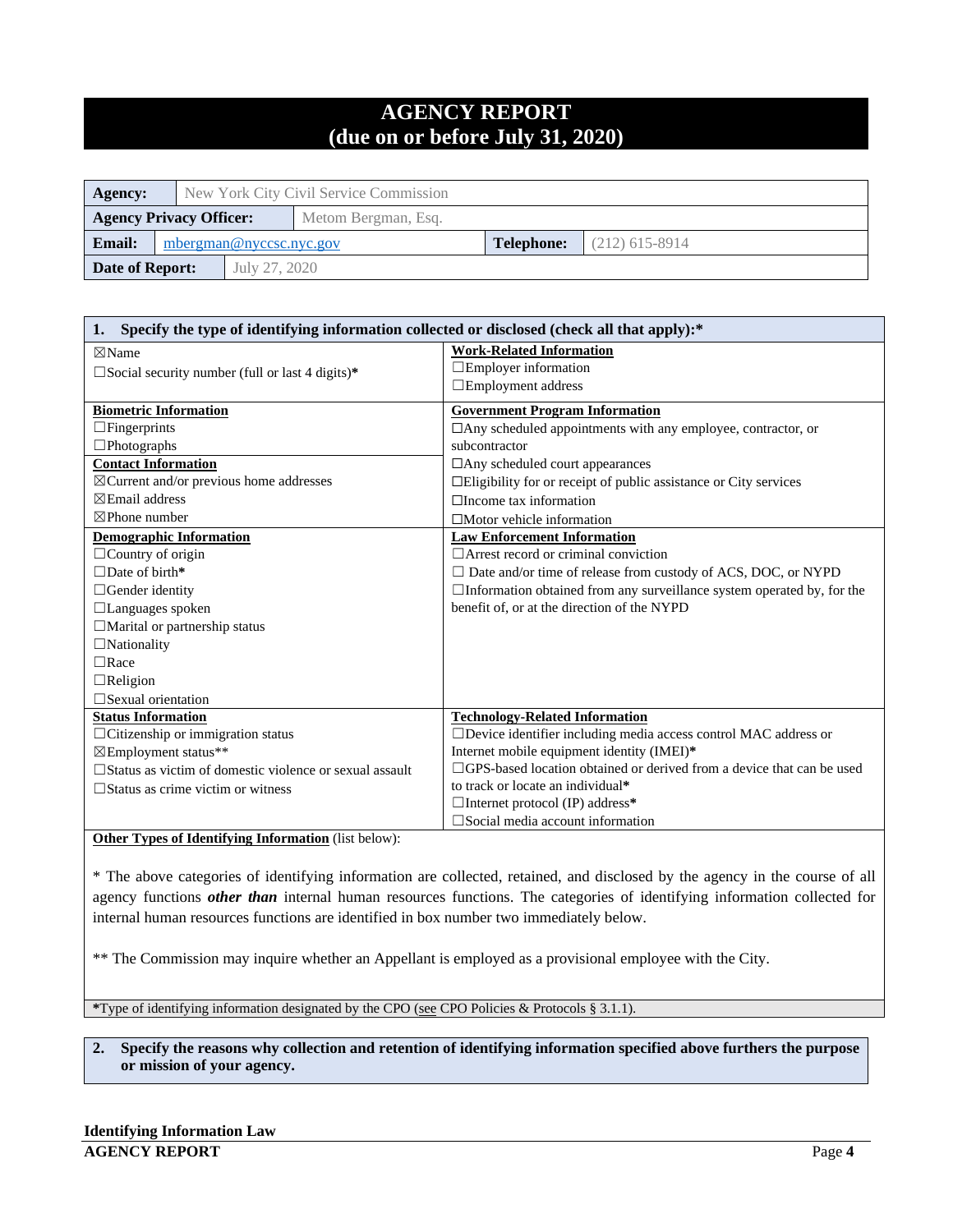The Commission's primary function is to adjudicate appeals brought either by candidates to competitive civil service positions ("disqualification appeals") or permanent civil service employees in competitive titles who have been subject to discipline ("disciplinary appeals"). The collection and retention of the identifying information specified above is necessary for the administration of such appeals before the Commission.

The Commission, as a quasi-judicial body, has an internal policy of avoiding communications with one party in the absence of the opposing party. As such, any submission or communication by one party to the Commission which does not include the opposing party is forwarded by the Commission to the opposing party. Such supporting documents or communications may contain identifying information not listed here. The Commission's Legal and Administrative / Clerical Divisions coordinate to fulfill this task.

For the purposes of core administrative and human resource functions concerning the Commission's employees, the following identifying information is collected and retained: Name, Date of Birth, Place of Birth, Current and/or previous home addresses, Gender identity\*, Race\*, Marital or partnership status, Contact information (e.g., phone or email), Citizenship/immigration status, Nationality, Country of origin, Languages spoken, Employment status, Employer information, Employment address, Biometric information, Income tax information, Arrest record or criminal conviction, and Social Security Number.

\* Applicants are invited to provide this information on a voluntary basis by NYCAPS's "Equal Employment Opportunity Self-Identification Form."

**N.Y.C. Admin. Code §23-1205(a)(1)(f)**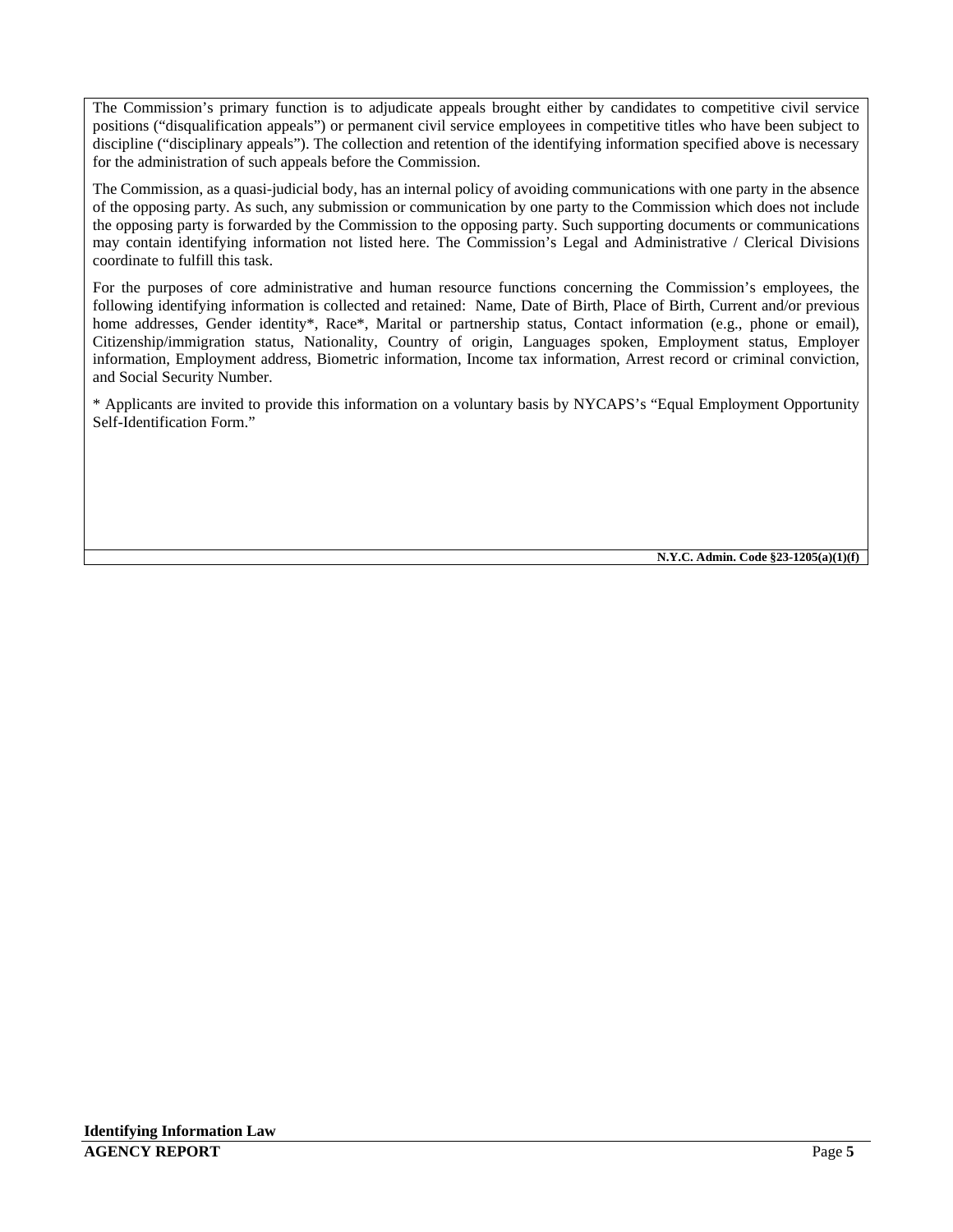**3. Describe the types of collections and disclosures classified as: (1) pre-approved as "routine," (2) pre-approved as routine by APOs of two or more agencies, or (3) approved by the APO on a case-by-case basis. Appendix B of the 2020 Agency Guidance includes detailed examples of routine and non-routine collections and disclosures, with descriptions.**

| Add additional rows as needed.                                                                                                                                                                                                                                                                                                                             |                                                                                                                                                  |
|------------------------------------------------------------------------------------------------------------------------------------------------------------------------------------------------------------------------------------------------------------------------------------------------------------------------------------------------------------|--------------------------------------------------------------------------------------------------------------------------------------------------|
| <b>Describe the Collection or Disclosure</b>                                                                                                                                                                                                                                                                                                               | <b>Classification Type</b>                                                                                                                       |
| The collection and disclosure of identifying information specified in box number one for the<br>purposes of adjudicating an appeal before the Commission has been designated as pre-<br>approved as routine. Similarly pre-approved as routine is any clerical action taken to ensure<br>one party's submission is circulated to all parties to an appeal. | $\boxtimes$ Pre-approved as routine<br>$\Box$ Approve as routine by<br>two or more agencies<br>$\Box$ Approved by APO on a<br>case-by-case basis |
| The collection and disclosure of identifying information specified in box number two for the<br>purposes of core administrative and human resource functions has been designated as pre-<br>approved as routine.                                                                                                                                           | $\boxtimes$ Pre-approved as routine<br>$\Box$ Approve as routine by<br>two or more agencies<br>$\Box$ Approved by APO on a<br>case-by-case basis |
|                                                                                                                                                                                                                                                                                                                                                            | N.Y.C. Admin. Code $\S 23 - 1205(a)(1)(b)$                                                                                                       |

**4. If applicable, specify the types of collections and disclosuresthat have been approved by the Chief Privacy Officer as being "in the best interests of the City" which involve any collections and disclosures of identifying information relating to your agency.**

#### **Add additional rows as needed.**

**Describe Type of Collection or Disclosure**

Not Applicable.

**N.Y.C. Admin. Code §23-1202(b)(2)(b); 23-1205(a)(1)(b)**

# **5. Describe the agency's current policies regarding requests for disclosures from other City agencies, local public authorities or local public benefit corporations, and third parties.**

The Commission will respond to any requests from Local, State, or Federal oversight agencies, third parties, or auditors, to the extent necessary for the performance of their duties and required by law. Further, the Commission discloses information as required by the Freedom of Information Law (FOIL). The Commission's General Counsel/Legal division is the primary liaison in such cases.

| 6. Do the above policies address access to or use of identifying information by employees,<br>contractors, and subcontractors?                                                             |                                                                                                                                                                                                                                                                                                                                  | $\boxtimes$ Yes $\Box$ No |
|--------------------------------------------------------------------------------------------------------------------------------------------------------------------------------------------|----------------------------------------------------------------------------------------------------------------------------------------------------------------------------------------------------------------------------------------------------------------------------------------------------------------------------------|---------------------------|
| 7. If YES, do such policies specify that access to such information must be necessary for the<br>performance of their duties?                                                              |                                                                                                                                                                                                                                                                                                                                  | $\boxtimes$ Yes $\Box$ No |
| 8. Describe whether the policies are<br>implemented in a manner that minimizes<br>such access to the greatest extent possible<br>while furthering the purpose or mission of<br>the agency. | Information collected by the Commission is not disclosed to entities<br>that are not involved in the appeal unless required by law. The above<br>policy is implemented in a manner that minimizes access to<br>identifying information to the greatest extent possible while<br>furthering the purpose or mission of the agency. |                           |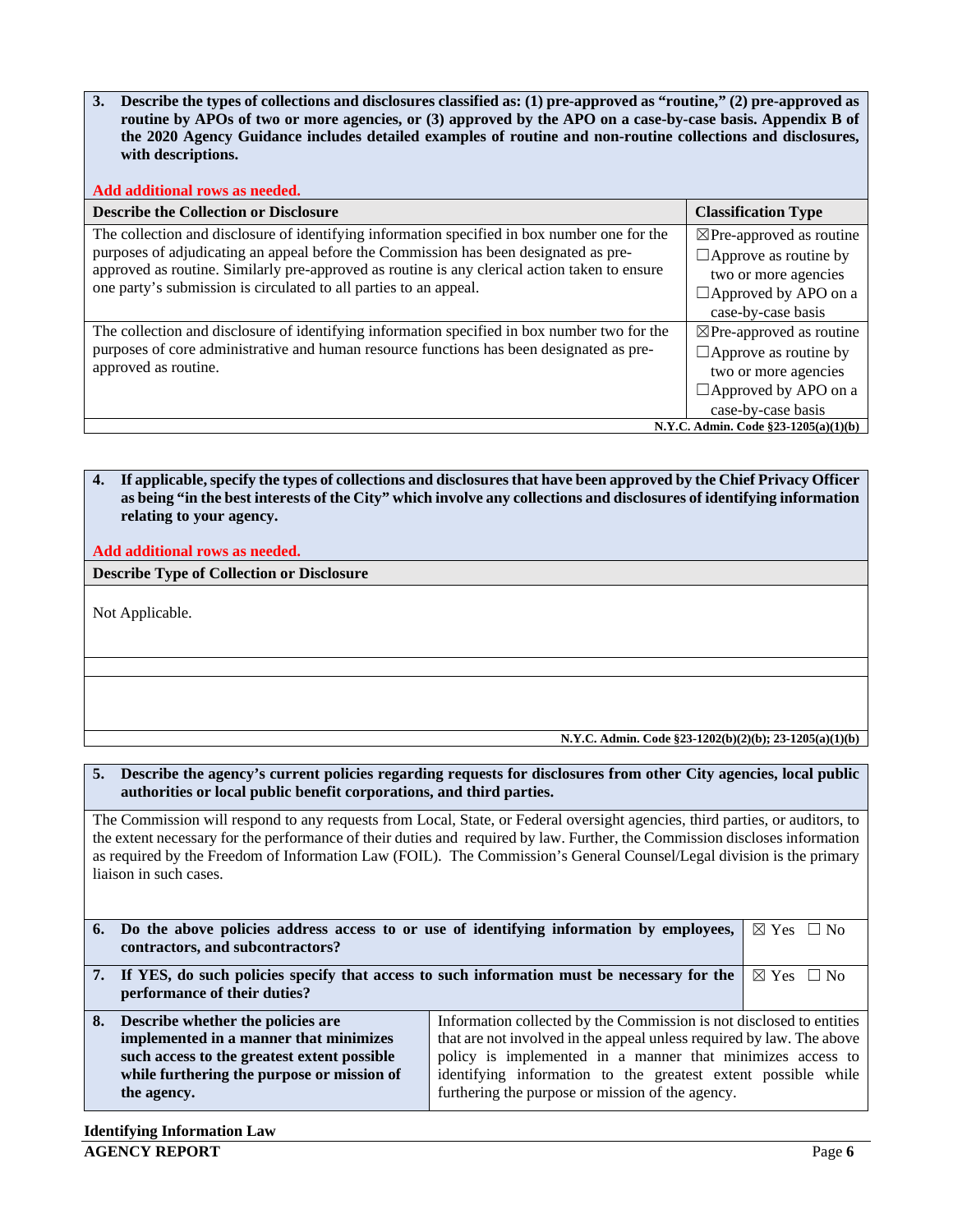#### **N.Y.C. Admin. Code §§23-1205(a)(1)(c)(1), and (4)**

### **9. Describe the agency's current policies for handling proposals for disclosures of identifying information to other City agencies, local public authorities or local public benefit corporations, and third parties.**

Any proposals for disclosures of identifying information to other City agencies, local public authorities or local public benefit corporations, and third parties, will be reviewed by the Commissioners Division and General Counsel / Legal Division. If the Commission determines that the disclosure is required by law, the Commission will disclose the information to the extent the relevant law requires. Unless required by law, the Commission will not disclose identifying information to parties that are not part of the appeal.

**N.Y.C. Admin. Code §23-1205(a)(1)(c)(2)**

### **10. Describe the agency's current policies regarding the classification of disclosures as necessitated by the existence of exigent circumstances or as routine.**

The Commission's Agency Privacy Officer has been tasked with designating disclosures as routine. In exigent circumstances, the Commission's Commissioners Division, in consultation with the Commission's General Counsel / Legal Division, coordinates disclosures.

**N.Y.C. Admin. Code §23-1205(a)(1)(c)(3)**

### **11. Describe the agency's current policies regarding which divisions and categories of employees within an agency make disclosures of identifying information following the approval of the privacy officer.**

The Commission's Director of Administration / Human Resources Division makes disclosures of identifying information to the extent necessary for the performance of core human resources and other personnel related matters.

The Commission's Clerical / Administrative Division, in consultation with the Commission's General Counsel / Legal Division, coordinates disclosures necessary for the administration of appeals before the Commission.

The Commission's Commissioners Division supervises all disclosures done by the agency.

**N.Y.C. Admin. Code §23-1205(a)(1)(c)(4)**

### **12. Describe whether the agency has considered or implemented, where applicable, any alternative policies that minimize the collection, retention, and disclosure of identifying information to the greatest extent possible while furthering the purpose or mission of such agency.**

The agency has reviewed its collection, retention, and disclosure policies and has implemented a policy whereby the agency only collects, retains, and discloses, the identifying information necessary for the adjudication of civil service appeals.

**N.Y.C. Admin. Code §23-1205(a)(4)**

**13. Describe the agency's use of agreements for any use or disclosure of identifying information.**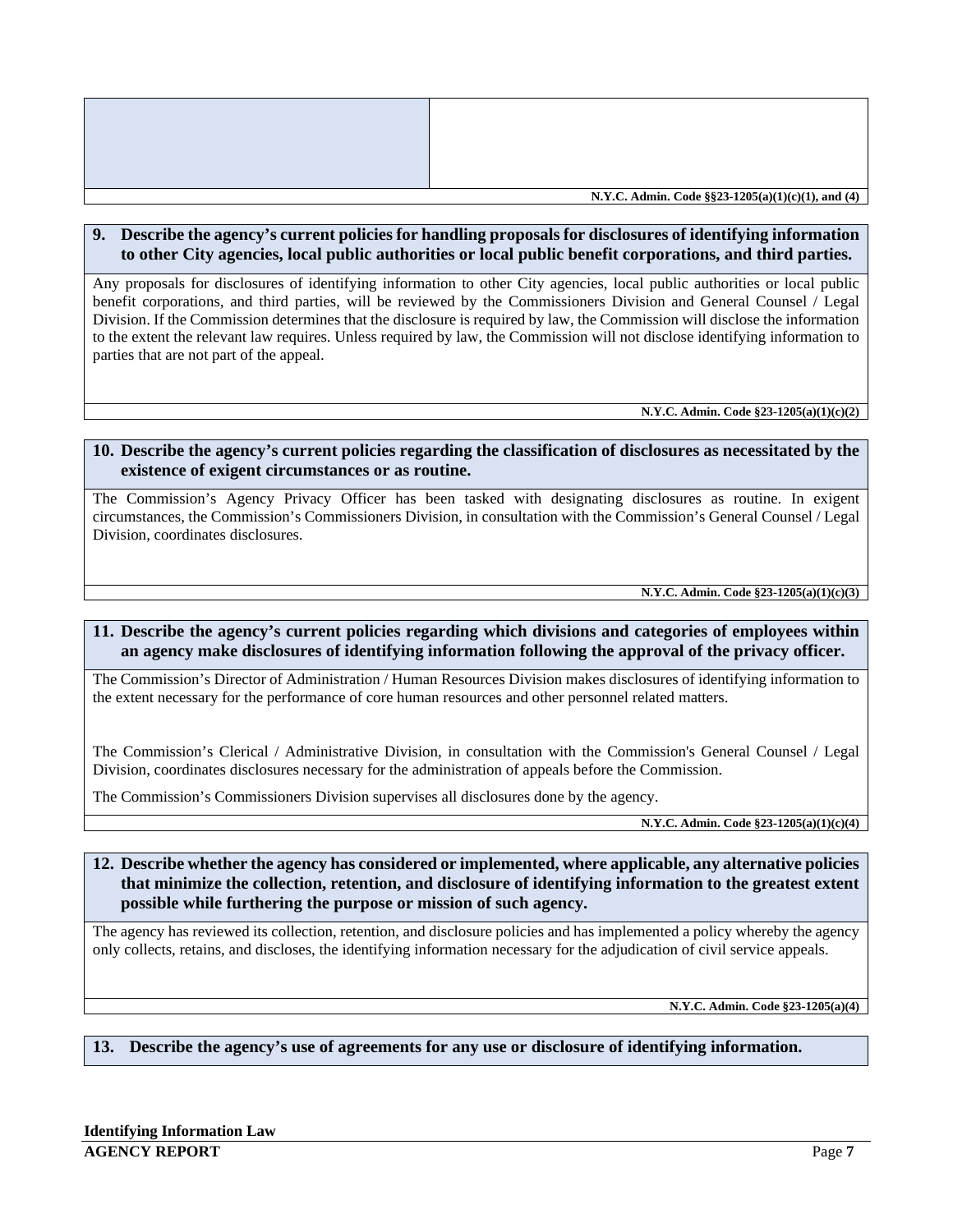The Commission requests that Appellant's provide their email and phone number in order for the Commission to effectively communicate with all parties regarding the appeal.

**N.Y.C. Admin. Code §23-1205(a)(1)(d)**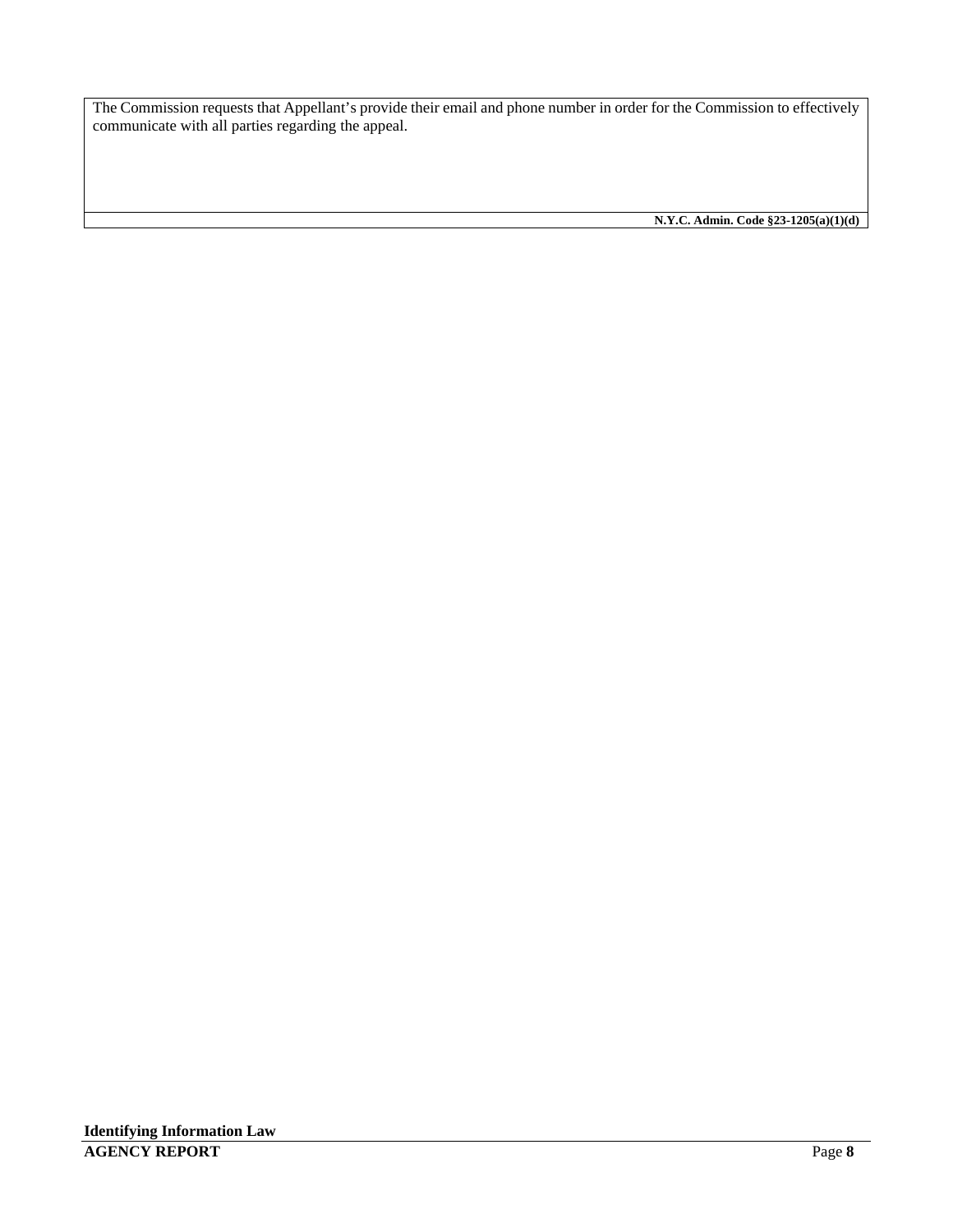**14. Using the table below, specify the types of entities requesting the disclosure of identifying information or proposals for disclosures of identifying information, and for each entity, describe (1) the reasons why an agency discloses identifying information to such entity, and (2) why any such disclosures furthers the purpose or mission of such agency.**

**Add additional rows as needed.**

| <b>Type of Entity</b>                                                                               | <b>Description of Reason for Disclosure</b>                                                                                                                                                                                                                                                                                                                                                                                                                                                                                                | Description of how disclosure furthers the purpose or mission of<br>the agency                                                                                                                                                                                                                                                                                                                                                             |
|-----------------------------------------------------------------------------------------------------|--------------------------------------------------------------------------------------------------------------------------------------------------------------------------------------------------------------------------------------------------------------------------------------------------------------------------------------------------------------------------------------------------------------------------------------------------------------------------------------------------------------------------------------------|--------------------------------------------------------------------------------------------------------------------------------------------------------------------------------------------------------------------------------------------------------------------------------------------------------------------------------------------------------------------------------------------------------------------------------------------|
| The Parties Appearing Before the<br>Commission (i.e. the Appellant<br>and the opposing City agency) | As part of the appeals process all parties appearing before the<br>Commission are requested to include the opposing party on<br>all submissions or communications with the Commission.                                                                                                                                                                                                                                                                                                                                                     | The Commission, as a quasi-judicial body, has an internal policy of<br>avoiding communications with one party in the absence of the<br>opposing party. As such, any submission or communication by one<br>party to the Commission which does not include the opposing party<br>is forwarded by the Commission to the opposing party. The<br>Commission's Legal and Administrative / Clerical Divisions<br>coordinate to fulfill this task. |
| New York City Law Department                                                                        | When a lawsuit is brought against the Commission, the NYC<br>Law Department will represent the Commission in litigation<br>and will request the Commission's case file(s) that pertain to<br>the litigation. All such disclosures are necessary for defending<br>the Commission's determinations in court and may be<br>protected by attorney-client privilege. The Commission's<br>General Counsel/Legal division is the primary liaison in such<br>cases.                                                                                | Such disclosures are in furtherance of defending the agency's<br>decisions in court.                                                                                                                                                                                                                                                                                                                                                       |
| DCAS/Office of Payroll<br>Management                                                                | All of the Commission's human resources functions are done<br>per the City's standard practices through the centralized<br>NYCAPS system. The Commission's payroll is administered<br>through the Office of Payroll Administration's Payroll<br>Management System and related sub-systems. The<br>Commission shares identifying information with such<br>agencies to the extent required to administer human resource<br>services. The Director of Administration / Human Resources<br>Division is the primary liaison for all HR matters. | Such disclosures are necessary for the core human resources and<br>personnel functions of the agency.                                                                                                                                                                                                                                                                                                                                      |
| <b>Employee Unions</b>                                                                              | Employee unions, such as the Civil Service Bar Association,<br>represent certain employees employed by the Commission<br>and may request identifying information for the<br>administration of union benefits. The Director of<br>Administration / Human Resources Division is the primary<br>liaison in such cases.                                                                                                                                                                                                                        | Such disclosures are necessary for the core human resources and<br>personnel functions of the agency.                                                                                                                                                                                                                                                                                                                                      |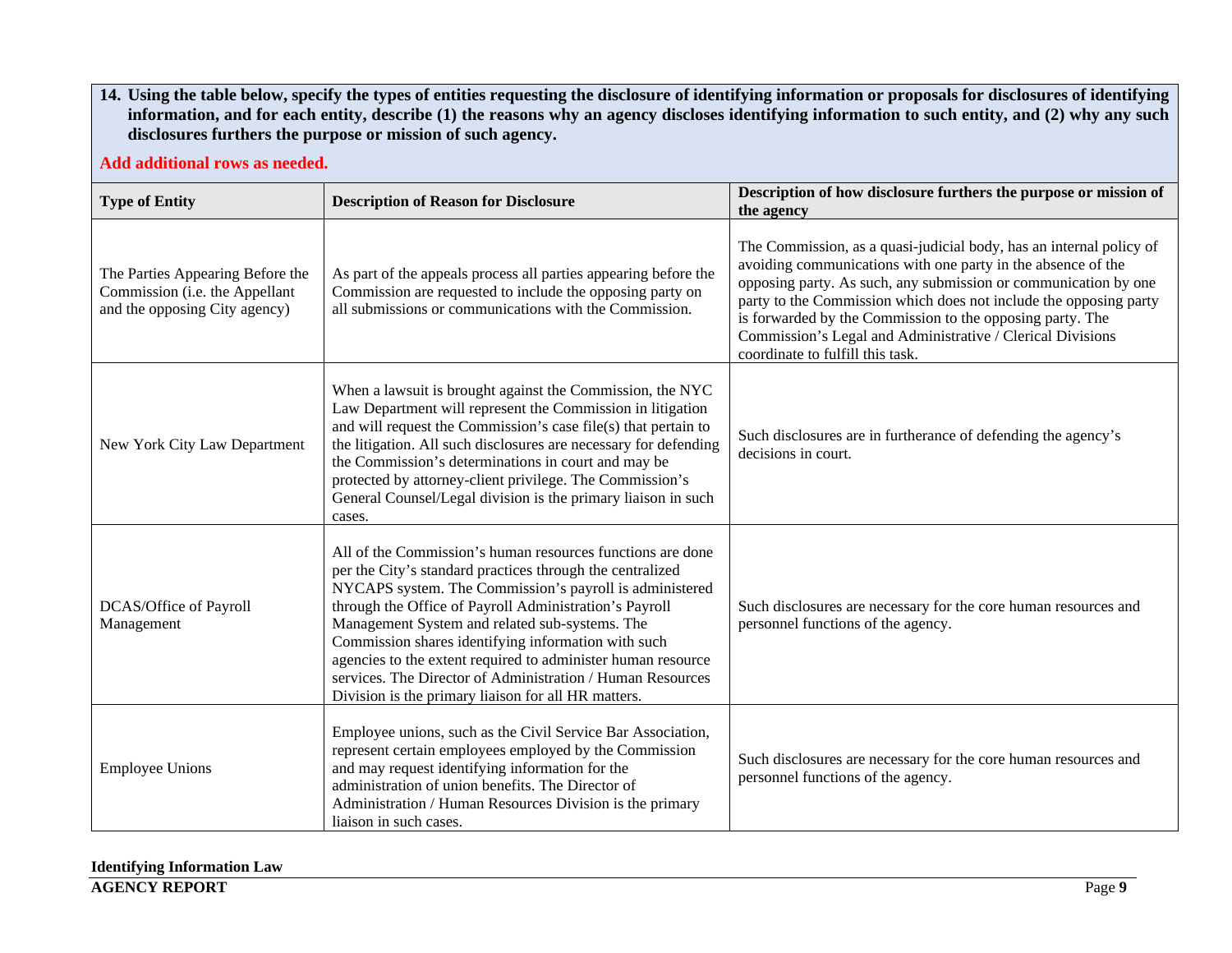| Department of Records and<br><b>Information Services (DORIS)</b> | DORIS administers the retention of the Commission's files<br>and identifying information will be disclosed for the purposes<br>of complying with any required retention schedules. The<br>Director of Administration / Human Resources Division is the<br>primary liaison with DORIS. | Such disclosures are required by law. |
|------------------------------------------------------------------|---------------------------------------------------------------------------------------------------------------------------------------------------------------------------------------------------------------------------------------------------------------------------------------|---------------------------------------|
| Oversight agencies                                               | The Commission will respond to any requests from Local,<br>State, or Federal oversight agencies, or auditors, to the extent<br>required by law. The Commission's General Counsel/Legal<br>division is the primary liaison in such cases.                                              | Such disclosures are required by law. |
|                                                                  |                                                                                                                                                                                                                                                                                       |                                       |
|                                                                  |                                                                                                                                                                                                                                                                                       |                                       |
|                                                                  |                                                                                                                                                                                                                                                                                       |                                       |
|                                                                  |                                                                                                                                                                                                                                                                                       |                                       |
|                                                                  |                                                                                                                                                                                                                                                                                       |                                       |
|                                                                  |                                                                                                                                                                                                                                                                                       | N.Y.C. Admin. Code §23-1205(a)(1)(e)  |

**-** *Proceed to Next Question on Following Page***-**

**Identifying Information Law**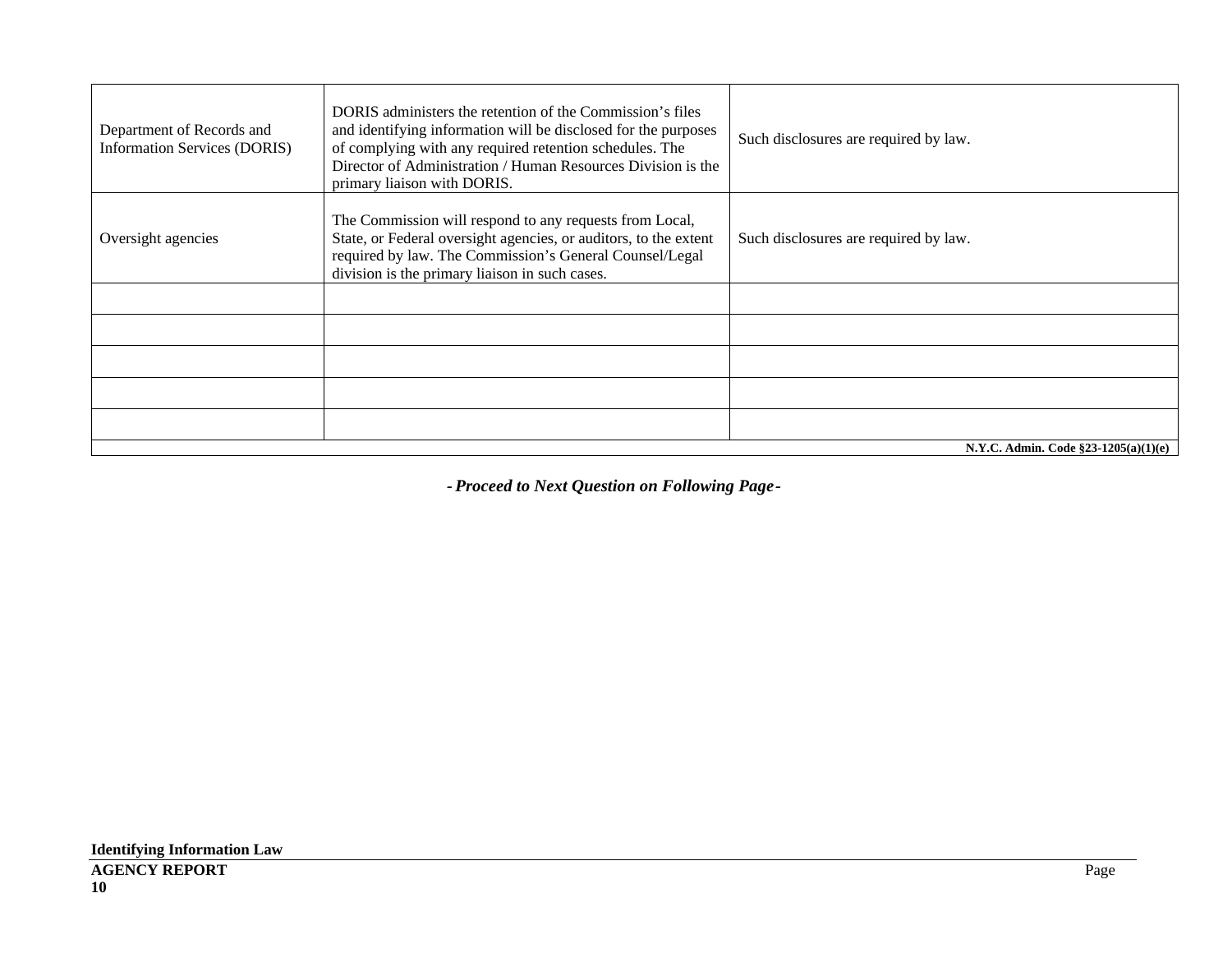

**15. Describe the impact of the Identifying Information Law and other applicable laws upon your agency's practices in relation to collection, retention, and disclosure of identifying information.**

The Commission remains committed to the agency's policy of collecting, retaining, and disclosing identifying information only to the extent necessary for the administration of appeals before the Commission and for internal human resources and personnel functions.

**N.Y.C. Admin. Code §23-1205(a)(2)**

**16. Describe the impact of the privacy policies and protocols issued by the Chief Privacy Officer, or by the Citywide Privacy Protection Committee, as applicable, upon your agency's practices in relation to the collection, retention, and disclosure of identifying information.**

Not applicable.

**N.Y.C. Admin. Code §23-1205(a)(3)**

### **APPROVAL FOR AGENCY REPORT**

| <b>Preparer of Agency Report:</b> |                                          |               |                  |
|-----------------------------------|------------------------------------------|---------------|------------------|
| Name:                             | Metom Bergman, Esq.                      |               |                  |
| <b>Title:</b>                     | Agency Attorney & Agency Privacy Officer |               |                  |
| <b>Email:</b>                     | mbergman@nyccsc.nyc.gov                  | <b>Phone:</b> | $(212)$ 615-8915 |

| <b>Agency Head (or designee):</b> |                            |               |                  |
|-----------------------------------|----------------------------|---------------|------------------|
| Name:                             | Nancy G. Chaffetz          |               |                  |
| <b>Title:</b>                     | <b>Commissioner, Chair</b> |               |                  |
| <b>Email:</b>                     | nachaffetz@nyccsc.nyc.gov  | <b>Phone:</b> | $(212)$ 615-8915 |

**—** *End of Document* **—**